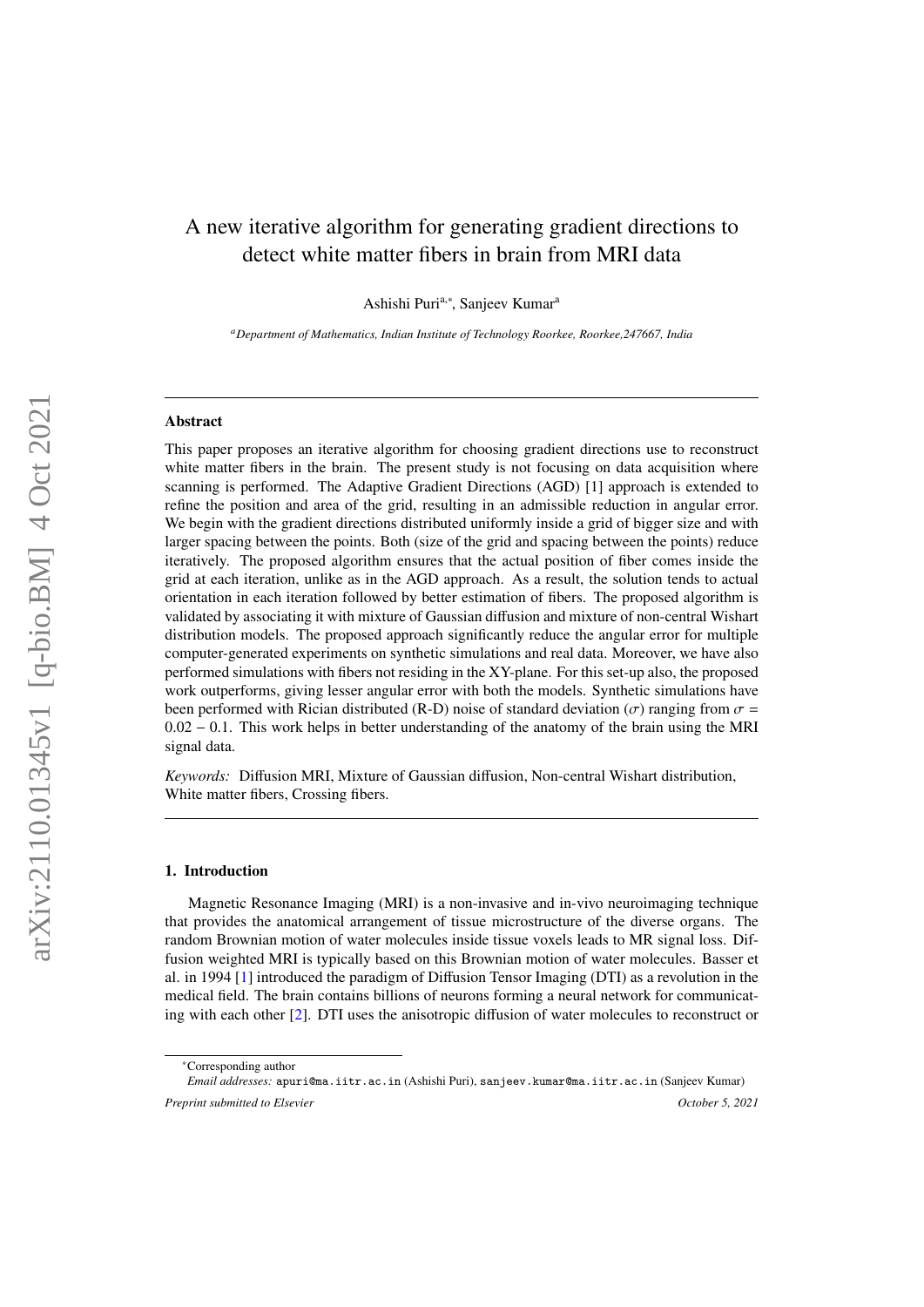replicate the organization of fibers in the nervous system. The fundamental ideas, implementations, and principles related to DTI have already been discussed in several articles earlier [\[2](#page-14-0)[–5\]](#page-14-1). Isotropic diffusion is observed in case of gray matter fibers and cerebrospinal fluid as signal is independent of the direction in which the gradients are applied. However, water diffusion is anisotropic in white matter fibers as diffusion is directionally dependent for water diffuses unrestricted along axon but encounters restriction perpendicular to the direction of axon [\[6\]](#page-14-2).

DTI is capable of calculating the orientation and rate of the diffusion in a voxel of tissue possessing a single fiber but malfunctions in the case where multiple fibers are crossing each other in one voxel [\[7\]](#page-14-3). Various techniques for acquisition of image and reconstruction paradigm have been introduced that are progressively reducing the error [\[8\]](#page-14-4). Probabilistic mixture models viz. mixture of Gaussian distribution (MoG) [\[9\]](#page-14-5), mixture of central Wishart distribution (MoCW) [\[10,](#page-14-6) [11\]](#page-14-7) and mixture of non-central Wishart distribution (MoNCW) [\[12,](#page-14-8) [13\]](#page-14-9) are skilled to reconstruct crossing fibers, unlike DTI. These models provide a great platform for knowing the thorough and clear anatomy of the brain. Recent work on achieving high anatomical accuracy of reconstructed images have been done in [\[14,](#page-14-10) [15\]](#page-14-11)

Among these models, the MoNCW performed extensively well in distinguishing the fibers. In [\[10,](#page-14-6) [12\]](#page-14-8), uniformly distributed fixed number of points (gradient directions) over a unit sphere have been considered for reconstruction of fibers. Later on, a new promising technique for choosing the gradient directions is introduced by Puri et al. in [\[16\]](#page-14-12) called the Adaptive Gradient Directions (AGD). This technique neither fixes the value for the number of gradient directions, nor the directions are uniformly distributed over the surface of unit sphere in contrary to what has been considered in  $[10, 12]$  $[10, 12]$  $[10, 12]$ . AGD algorithm when compared with uniform gradient directions (UGD) approach, the former shows huge reduction in angular error while distinguishing the mixture of fibers' orientation in a voxel. However, the dimension of the grid [\[16\]](#page-14-12) as well as the spacing between adaptive gradient directions play a vital role in obtaining the actual orientation of fibers. The limitation of increasing or decreasing the area of the grid or spacing between the points have already been discussed in [\[16\]](#page-14-12). When following the optimal case of the AGD approach where gradient directions per grid are fixed to 49, there is quite high probability of losing the actual orientation of fiber from entering inside the grid. This may lead to a disoriented depiction of the direction of fibers.

In the present study, we aim to investigate the upper bounds of reconstruction performance to achieve a high anatomical accuracy of reconstructed brain image. We introduce a novel technique for generating gradient directions for reconstructing or replicating the white matter fibers' orientation in brain. We have come up with new iterative approach for depicting the fiber orientation as an extension of what has been done in AGD. A larger value of *K* gives lesser angular error and vice-versa. But choosing large *K* results in multiple directions that are redundant for the region of interest leading to high angular error, computationally expansive etc  $[16]$ . Here we begin with uniformly distributed  $K = 20$  points over a unit sphere in step-1. The result that we obtained in step-1 has a significantly less accuracy rate as the value as *K* is very small. Then considering the rough orientation that we have obtained in step-1, we form a grid of large area containing uniformly distributed points with larger spacing. In step-2, we work on these points (directions) to find the result approaching the actual orientation. In the succeeding steps or iterations, we again form a new grid centered at the point obtained in step-2 but with a smaller area and a higher density of points. Following this way, leads to the actual fiber orientation that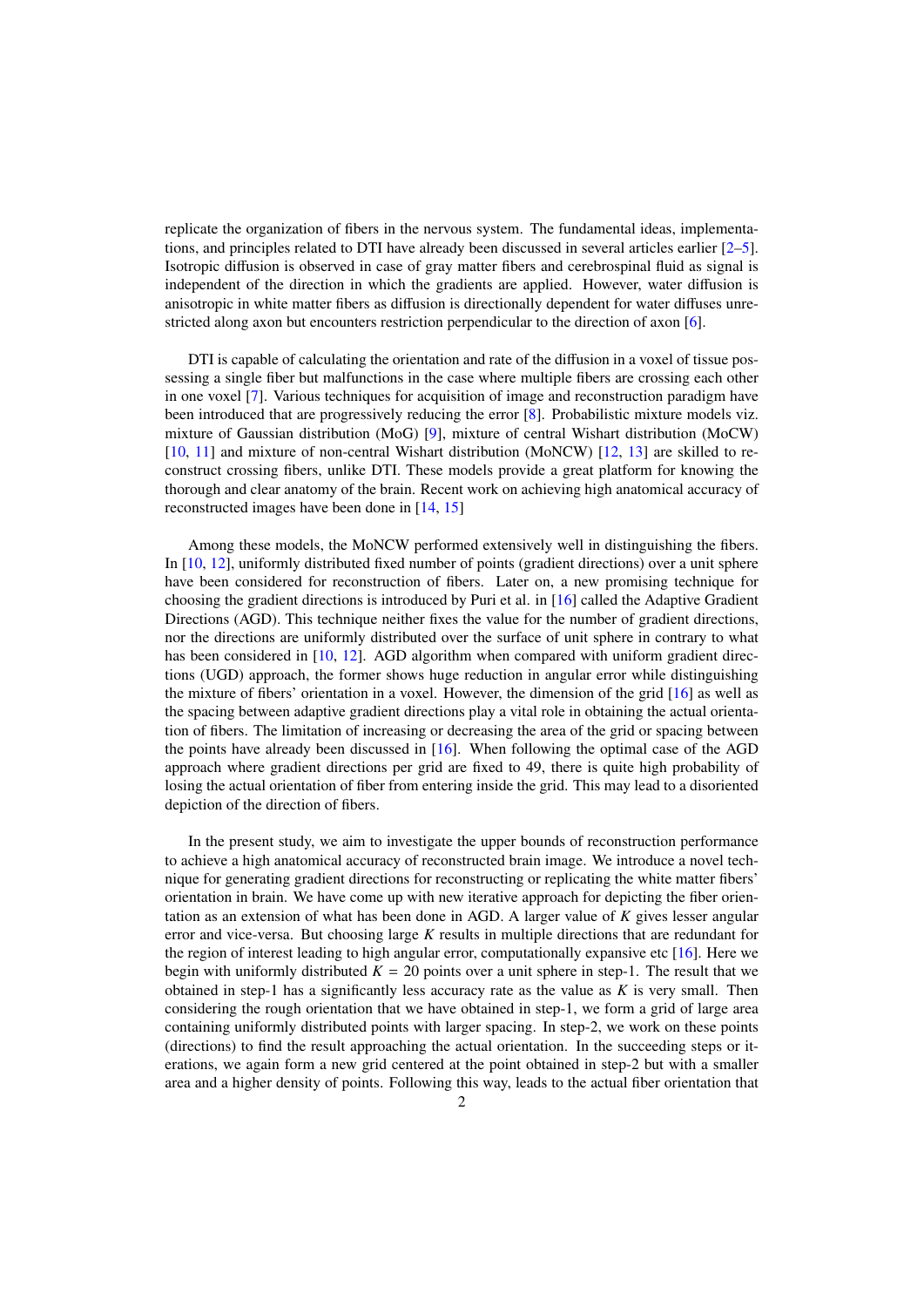we need to detect. The proposed iterative algorithm is capable of reducing the acquired angular error procured using the AGD approach. The proposed algorithm has been coupled with MoG and MoNCW model. Associating the proposed iterative approach for gradient directions with these models enhances the efficiency and rate of accuracy of the models to great extent. Our

# 2. Methods

# *2.1. Preliminaries*

# *2.1.1. DTI Model*

DTI model based on Gaussian (Normal) diffusion consists of Stejskal-Tanner (S-T) equation [\[17\]](#page-14-13) was capable of estimating fibers in voxels containing single fiber. However, this model is not practiced to detect fibers in the regions of orientational heterogeneity. The 'b-value' also called diffusion weighting *b* is given as  $b = (\gamma \delta \mathbf{G})^2 t$ , where  $\gamma$  is the gyromagnetic ratio,  $\delta$  is diffusion gradient time and *t* is the effective diffusion time. Also *G* and **q** denote magnitude and direction gradient time and *t* is the effective diffusion time. Also *G* and g denote magnitude and direction of the diffusion sensitizing gradient G respectively. Displacement probability assumed by DTI is specified by Gaussian probability distribution function. The well-established ST-equation is given by,

$$
S(\mathbf{q}) = S_0 \exp(-b\mathbf{g}^T \mathbb{D}\mathbf{g})
$$
 (1)

where  $S_0$  is the signal intensity in the absence of any weighting gradient,  $D$  is  $3 \times 3$  diffusion matrix, and **q** is the coordinate vector in q-space given as  $\mathbf{q} = \frac{1}{2\pi}\gamma \delta \mathbf{G}$ . DTI model was not matrix, and  $\mathbf{q}$  is the coordinate vector in  $\mathbf{q}$  space given as  $\mathbf{q} = \frac{1}{2\pi}$  for  $\mathbf{r}$ . Bit models was not practised for voxels with crossing fibers, this restriction was eliminated when mixture models viz. Mixture of Gaussian diffusion (MoG) [\[9\]](#page-14-5), MoCW and MoNCW were introduced. For a detailed description of these models interested reader is referred to [\[9,](#page-14-5) [10,](#page-14-6) [12\]](#page-14-8).

# *2.1.2. MoG Model*

For resolving the orientational heterogeneity in the brain voxels, MoG model [\[12\]](#page-14-8) is introduced where each voxel is split into  $K$  multiple compartments such that  $w_i$  is the weight (or volume) fraction of *i th* compartment. Signal intensity equation based on Gaussian diffusion for multi-fiber case is given by

<span id="page-2-0"></span>
$$
\frac{S(\mathbf{q})}{S_0} = \sum_{i=1}^{K} w_i \exp(-b \mathbf{g}^T \mathbb{D}_i \mathbf{g})
$$
 (2)

where, *K* is the mixing components or the compartments of the voxel and  $D_i$  is the diffusion tensor corresponding to the *i th* mixing component of the voxel.

## *2.1.3. MoNCW Model*

Assuming that the diffusion in brains' voxels is following a non central Wishart distribution, MoNCW model is introduced [\[12\]](#page-14-8). To establish the MoNCW model, an additional noncentrality parameter denoted by  $\Omega \in Sym^d$  was introduced in the MoCW model, where  $Sym^d_+$ denotes the manifold of symmetric positive definite matrices. Assuming  $Y_{n\times p} = [Y_1, Y_2, ..., Y_n]^T$ <br>be a  $n \times n$  matrix. Here all the rows are independently taken from a *n*-variate normal disbe a  $n \times p$  matrix. Here all the rows are independently taken from a *p*-variate normal distribution,  $Y_i \sim N(\mu_i, \Sigma)$ . Calculating a matrix  $P_{n \times p}$  using the population means  $\mu_i$  such that  $P_i = \mu_i$ ,  $\mu_i = \mu_i$ , Then the random symmetric matrix defined by  $\mathbf{F} = \mathbf{V}^T \mathbf{V}$  has a non- $\mathbf{P} = [\mu_1, \mu_2, ..., \mu_n]^T$ . Then the random symmetric matrix defined by  $\mathbf{F} = \mathbf{Y}^T \mathbf{Y}$  has a non-<br>central Wishart (NCW) distribution  $W(n, \Sigma, O)$ . Here the expectation of random matrix **F** is central Wishart (NCW) distribution,  $W_p(n, \Sigma, \Omega)$ . Here the expectation of random matrix **F** is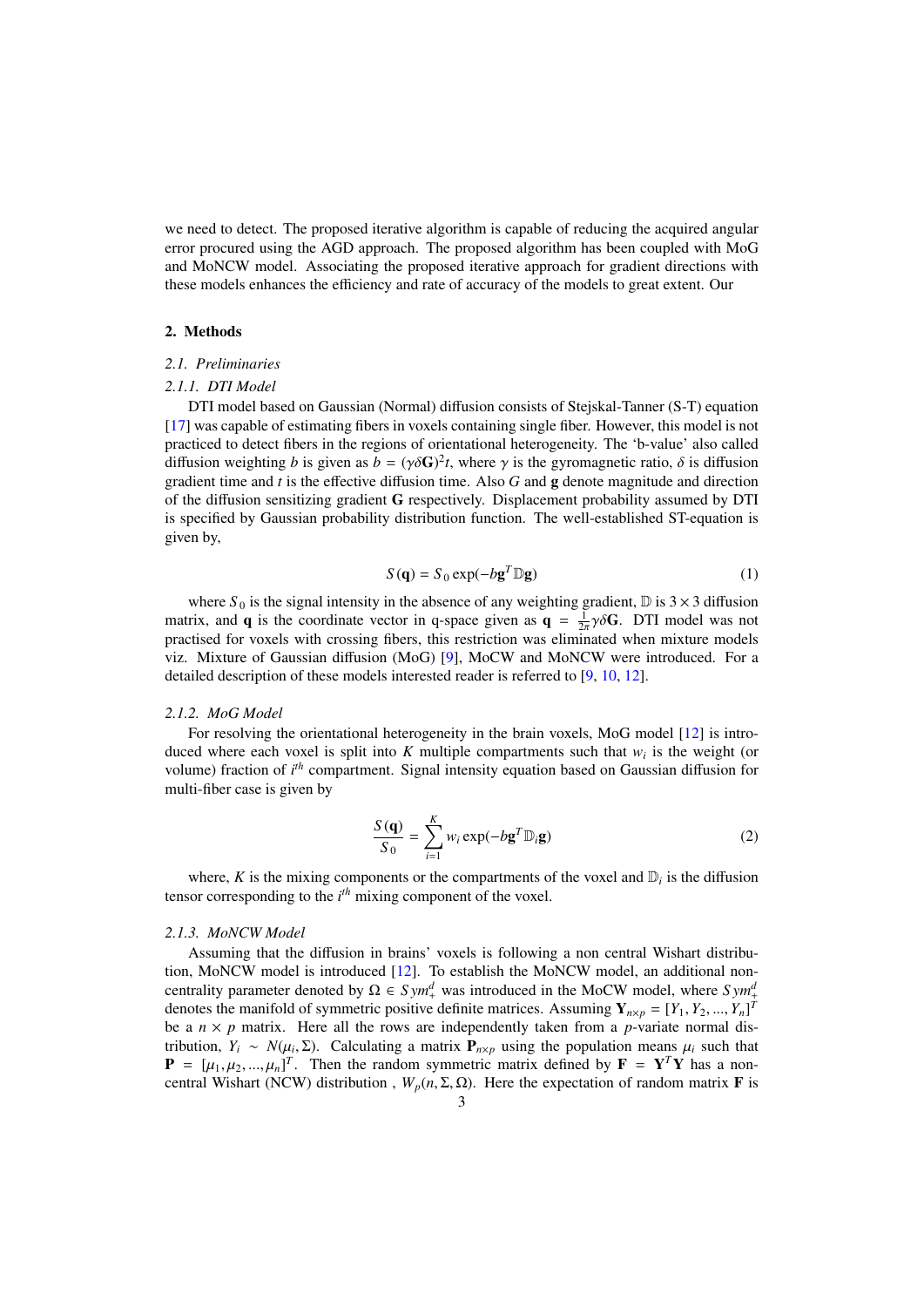E(F) =  $n\Sigma$  +  $\Omega$  [\[18–](#page-14-14)[21\]](#page-14-15).

Considering  $\Omega = 0$ , the above reduces to the central Wishart distribution,  $W_p(n, \Sigma)$ . Further using the Laplace transform of NCW distribution [\[22\]](#page-14-16), the signal intensity equation based on NCW distribution is given as follows [\[12\]](#page-14-8):

<span id="page-3-0"></span>
$$
S(\mathbf{q})/S_0 = \sum_{i=1}^K w_i (1 + trace(\Sigma_i \mathbf{B}))^{-n} \exp \left[ -trace(\mathbf{B}\{I_p + \Sigma_i \mathbf{B}\}^{-1} \Omega_i) \right]
$$
(3)

where,  $n \ge 0$  is the shape parameter,  $\Sigma \in sym_+^d$  is the scale parameter,  $\Omega$  is the non-centrality parameter and **B** =  $b$ **gg**<sup>*T*</sup>. Using expected value of NCW distribution (**D** =  $n\Sigma + Ω$ ), we have  $\mathbb{D}_i = n\Sigma_i + \Omega_i$  [\[12\]](#page-14-8). The parameter  $\Omega_i$  is calculated using this relation. Shakya et.al. [12] used an ad-hoc approach to estimate the best value for  $\alpha$ . As a result,  $\alpha = 0.99$  was chosen for further calculations.

Eq. [2](#page-2-0) and Eq. [3](#page-3-0) reduces to following linear system of equations:

<span id="page-3-1"></span>
$$
A\mathbf{w} = \mathbf{Y} + \eta \tag{4}
$$

where  $Y = S(q)/S_0$  is signal vector that has been normalized,  $\eta$  is the noise and every entry of matrix *A* is given as,

$$
A_{ji} = \begin{cases} exp(-b\mathbf{g}_j^T \mathbb{D}_i \mathbf{g}_j), & \text{for MoG model} \\ (1 + trace(\Sigma_i \mathbf{B}_j))^{-n} \exp[-trace(\mathbf{B}_j(I_p + \Sigma_i \mathbf{B}_j)^{-1} \Omega_i)], & \text{for MoNW model} \end{cases}
$$

where,  $j = 1, 2, ..., N$  and N denotes the number of gradient directions along which signals have been generated. The vector  $\mathbf{w} = \{(w_i) : i = 1, 2, ..., K\}$  in Eq. [4,](#page-3-1) is the unknown parameter that has to be calculated. Here, *K* denotes the mixture components or number of gradient directions used in reconstruction process.  $w_i$  is the mixture weights corresponding to the  $i<sup>th</sup>$  compartment of the voxel. We used the Non-Negative Least Square (NNLS) method [\[23\]](#page-14-17) to solve the linear system of equations given in Eq. [4](#page-3-1) in the proposed work.

In [\[10,](#page-14-6) [12\]](#page-14-8), uniformly distributed  $K = 321$  gradient directions have been used to estimate the fibers. As mentioned earlier, using such large value for *K* is computationally rigorous and time consuming approach. This also leads to extremely large number of redundant directions resulting in multiple unnecessary calculations. As a result, AGD approach is introduced in [\[16\]](#page-14-12) which is successful in reducing error along with computation time. Moreover, it also eliminated the unnecessary calculations by working only on those directions that have the maximum probability for existence of the fibers.

# *2.1.4. Adaptive Gradient directions*

AGD approach [\[16\]](#page-14-12) consists of two steps. In the first step, uniformly distributed 46 gradient directions are used in place of *K* in Eq. [4.](#page-3-1) Then obtaining the rough idea about the fiber orientation in this step, we generated AGD in the next step. These AGD are uniformly distributed in the neighbourhood of the orientations achieved in the first step. Then using these AGD vectors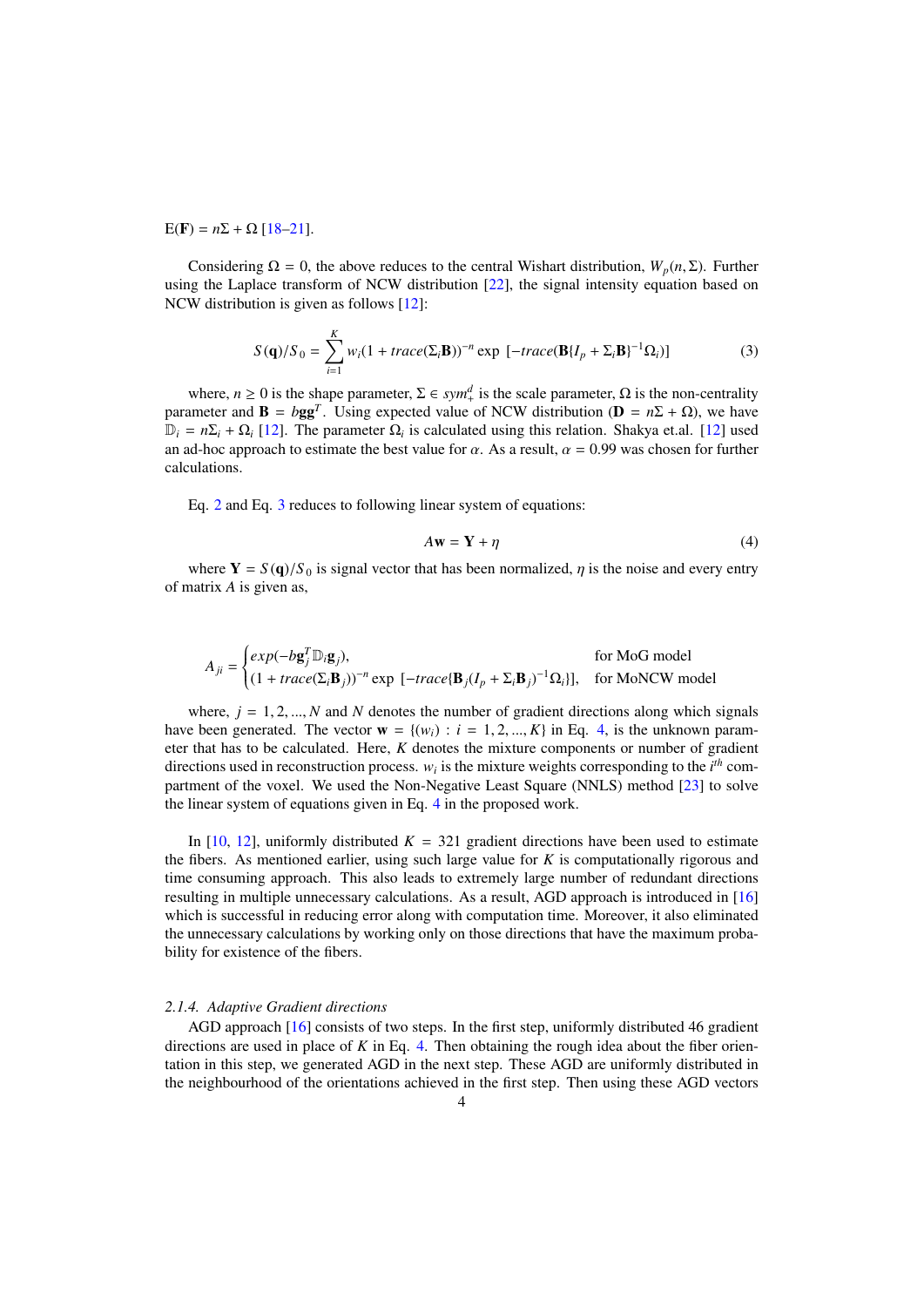in place of *K* in Eq. [4](#page-3-1) give the results for AGD approach. Although this algorithm, when compared with UGD (uniformly distributed points over a surface of unit sphere), gave lesser angular error but we encounter one limitation in this procedure. The restriction on the size of grid, as explained in [\[16\]](#page-14-12), resulted in the exclusion of the actual position of the fiber from the grid. This leads to comparatively higher inaccuracy in reconstructing the fibers. In Fig [1,](#page-4-0) the blue colored star represents the actual fiber orientation and the green colored dot indicates the rough fiber orientation that we obtained in the first step of AGD approach. Black and red colored stars depict the gradient directions used in step-1 and AGD, respectively.

<span id="page-4-0"></span>

Figure 1: Gradient directions used in AGD approach with blue colored star as the actual position of fiber.

## *2.2. Proposed iterative algorithm for generating gradient directions*

The '*K*' vectors along the gradient directions are the uniformly distributed points on unit sphere used in reconstruction process in the state-of-art models. The value of *K* is directly proportional to the rate of accuracy in finding the orientation of fibers. However, using larger *K* is computationally rigorous and time consuming since the algorithm has to be executed along *K* directions. Also AGD approach may result in a situation where the actual orientation lies outside of the grid, as shown in Fig [1.](#page-4-0) In this figure, if blue colored star is the actual position of fiber, then due to restriction in the size of the grid, it is excluded from the grid. This will then result in disoriented estimation of fibers followed by a high angular error. To resolve this drawback, we develop an iterative approach to obtained the solution closest to the actual fiber orientation. The proposed iterative algorithm is discussed below:

Step-1: We solve the Eq. [4](#page-3-1) for uniformly distributed *K* components over the surface of unit hemisphere to obtain pairs of azimuthal  $(\phi)$  and polar  $(\theta)$  angles. We use a very small value for  $K = 20$  that can provide us an idea about the rough position of fibers.

For each such pair, we have spherical coordinates  $(\phi_{k_1}, \theta_{k_1}, r)$  with fixed radial distance  $r = 1$ ,  $k_1 \in \mathbb{Z}^+$  denoting the number of rough fiber orientations obtained in Step 1. In Fig. 2a, the and  $k_1 \in \mathbb{Z}^+$  denoting the number of rough fiber orientations obtained in Step-1. In Fig. [2a,](#page-6-0) the green colored dot represents this point where  $k_1 = 1$  is considered for simplicity.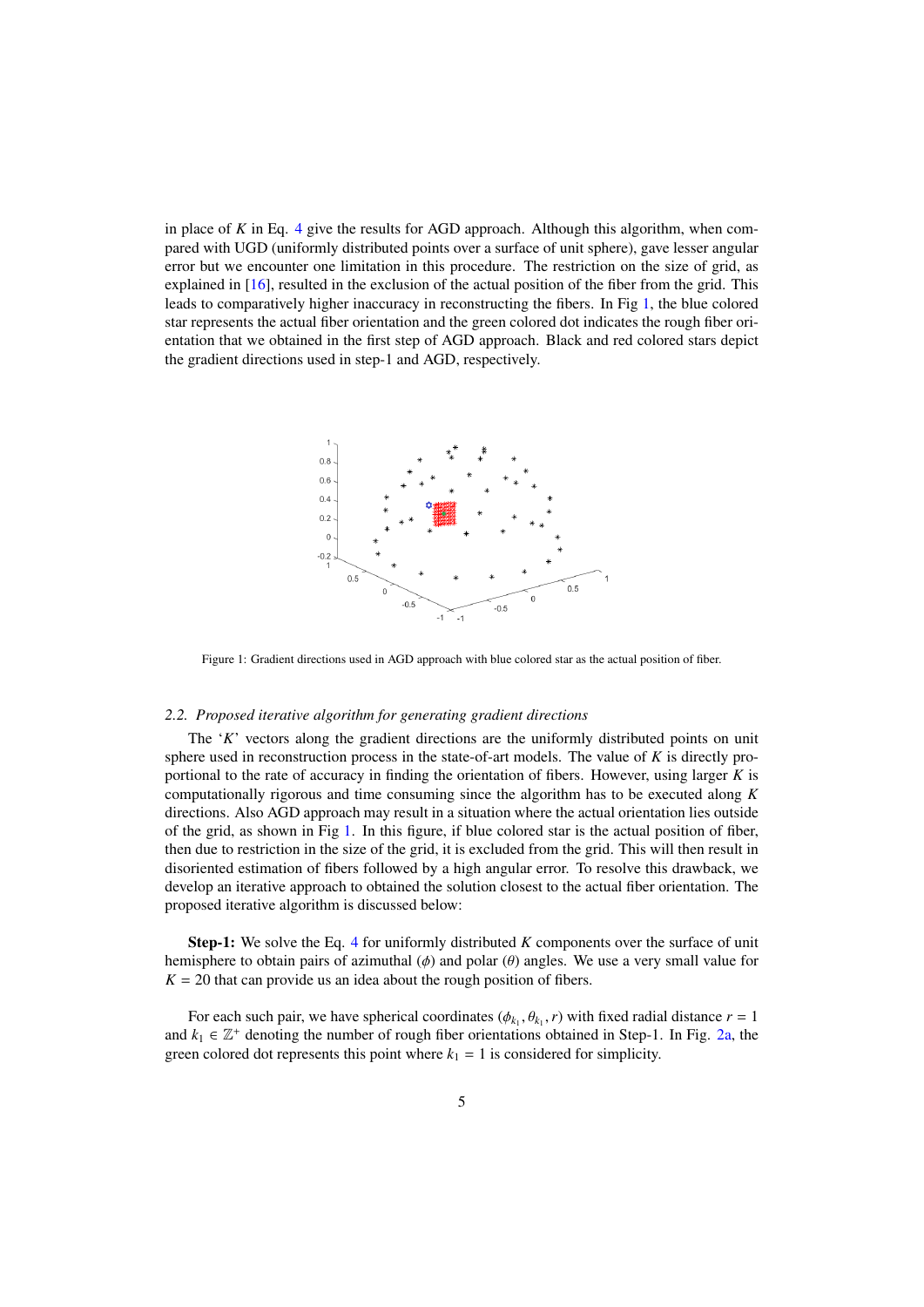Step-2: Now, we generate the uniformly distributed gradient directions/points in the neighbourhood of the  $k_1$  points obtained in step-1. These points are located over the hemisphere forming a grid centered at each  $k_1^{th}$  orientation. For this, new pairs of azimuthal and polar angles are generated using the following steps:

**Step-2.1:** Set of newly developed azimuthal angles = { $\phi_{k_1}$ ,  $\phi_{k_1} \pm m_1$ ,  $\phi_{k_1} \pm 2m_1$ , ...,  $\phi_{k_1} \pm 2m_2$ , ...,  $\phi_{k_1} \pm 2m_2$  $c_1m_1$  such  $c_1, m_1 \in \mathbb{Z}^+$  where  $c_1$  accounts for the number of points inside the grid and  $m_1$  accounts for the spacing between the points counts for the spacing between the points.

Step-2.2: Set of newly developed polars angles = { $\theta_{k_1}$ ,  $\theta_{k_1} \pm m_1$ ,  $\theta_{k_1} \pm 2m_1$ , ...,  $\theta_{k_1} \pm c_1m_1$  }.

Step-2.3: Set of new pairs of azimuthal and polar angles =  $\{(\phi_{k_1}, \theta_{k_1}), (\phi_{k_1}, \theta_{k_1} \pm m_1), \dots,$  $(\phi_{k_1}, \theta_{k_1} \pm c_1 m_1), (\phi_{k_1} \pm m_1, \theta_{k_1}), (\phi_{k_1} \pm m_1, \theta_{k_1} \pm m_1), \ldots, (\phi_{k_1} \pm m_1, \theta_{k_1} \pm c_1 m_1), \ldots,$  $(\phi_{k_1} \pm c_1 m_1, \theta_{k_1}), (\phi_{k_1} \pm c_1 m_1, \theta_{k_1} \pm m_1), \ldots, (\phi_{k_1} \pm c_1 m_1, \theta_{k_1} \pm c_1 m_1)$ 

The total number of directions obtained in this step per grid =  $(2c_1 + 1)^2$ The total number of directions obtained in this iteration i.e.  $K' = (2c_1 + 1)^2 \times k_1$ 

Now we convert these K' spherical coordinates with radial distance unity to Cartesian coordinate system and these vectors will then replace the *K* mixing components required in Eq. [4.](#page-3-1) These points are represented by the red colored stars in Fig. [2a.](#page-6-0)

**Step-3:** Solving the linear system of equations for above generated  $K'$  vectors in Eq. [4,](#page-3-1) we obtained  $k_2$  number of orientations. The  $k_2$  pairs of azimuthal and polar angle we obtained are now be treated as centres for the grids that we will generated in the next step. This centre orientation is represented by yellow dot in the purple colored grid in Fig. [2b.](#page-6-0) For simplicity, we have considered  $k_2 = 1$ .

**Step-4:** The  $k_2$  number of grids are formed each centred as mentioned earlier. The new pairs of azimuthal and polar angles are calculated as follows:

**Step-4.1:** Set of newly generated azimuthal angles = { $\phi_{k_2}$ ,  $\phi_{k_2} \pm m_2$ ,  $\phi_{k_2} \pm 2m_2$ , . . . ,  $\phi_{k_2} \pm$ <br>light co.  $m_2 \in \mathbb{Z}^+$  where  $m_2 \le m_1$  and co.  $\ge c_1$  $c_2m_2$ } such  $c_2, m_2 \in \mathbb{Z}^+$  where  $m_2 < m_1$  and  $c_2 > c_1$ .

Step-4.2: Set of newly generated polars angles = { $\theta_{k_2}$ ,  $\theta_{k_2} \pm m_2$ ,  $\theta_{k_2} \pm 2m_2$ , ...,  $\theta_{k_2} \pm c_2m_2$ }.

**Step-4.3:** Set of new pairs of azimuthal and polar angles =  $\{(\phi_{k_2}, \theta_{k_2}), (\phi_{k_2}, \theta_{k_2} \pm m_2), \dots,$  $(\phi_{k_2}, \theta_{k_2} \pm c_2 m_2), (\phi_{k_2} \pm m_2, \theta_{k_2}), (\phi_{k_2} \pm m_2, \theta_{k_2} \pm m_2), \ldots, (\phi_{k_2} \pm m_2, \theta_{k_2} \pm c_2 m_2), \ldots,$  $(\phi_{k_2} \pm c_2m_2, \theta_{k_2}), (\phi_{k_2} \pm c_2m_2, \theta_{k_2} \pm m_2), \ldots, (\phi_{k_2} \pm c_2m_2, \theta_{k_2} \pm c_2m_2)$ 

The total number of directions obtained in this step per grid =  $(2c_2 + 1)^2$ The total number of directions obtained in this iteration i.e.  $K'' = (2c_2 + 1)^2 \times k_2$ .

Now replacing  $K'$  with  $K''$  in Eq. [4](#page-3-1) lead us to the orientation of fibers reaching closer to the actual fiber orientation. The *K*" points are represented by the purple coloured dots inside the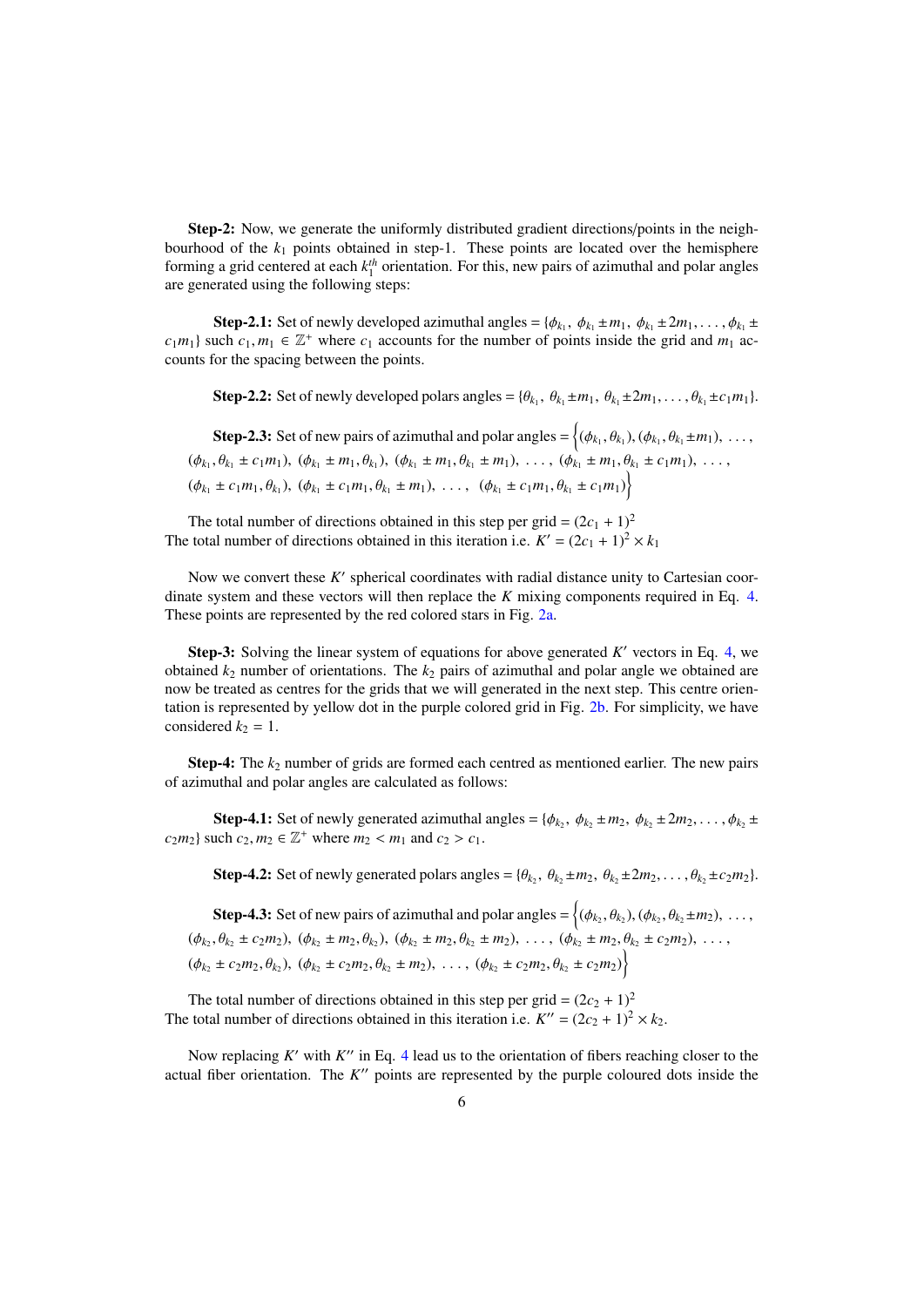purple grid in Fig. [2b.](#page-6-0)

Repeating the same process leads us to the results that have been reported in this paper. The fiber's actual position is represented by the blue colored star in Fig. [2a,](#page-6-0) which is not one of the positions that we chose in step-1. Using a bigger size of the grid in the first iteration makes sure that the actual position comes inside the grid, unlike as in AGD algorithm where due to restrictions in the grid size this position remains out of the grid resulting in comparatively higher angular error. In Fig. [2b,](#page-6-0) we observe that again the actual position is entering the grid formed in the next iteration. Moreover, this position is coming closer and closer to the vectors that we choose to work upon, ensuring reduction in angular error at each iteration. In Fig. [2c,](#page-6-0) the purple colored star inside the orange grid indicates the position of fiber acquired in the previous step and orange colored dots represent the generated gradient directions in a form of grid (centred at purple dot) neighbouring the purple dot uniformly. The overlapping of the blue star with the orange colored dot in Fig. [2c](#page-6-0) validate the proposed algorithm. More results on synthetic simulations and real data have been discussed in this paper in the next section.

<span id="page-6-0"></span>

Figure 2: Gradient directions used in the iterative algorithm of proposed approach with different boundary colors representing grids formed at each stage

#### 3. Results

## *3.1. Parameter setting and Error metric*

All the synthetic simulation experiments have been performed using 46 gradient directions i.e.  $N = 46$  to generate the signal intensity  $S(q)$ . Following Shakya et al. [\[12\]](#page-14-8), we set  $n = 2$ (*n* belongs to Gindikin ensemble  $\Lambda = \{\frac{a}{2} : a = 1, 2, ..., (p-2)\} \cup \left[\frac{p-1}{2}\right]$ <br>used  $b = 1500$  s/mm<sup>2</sup> and for UGD approach, we used  $K = 321$ . In our  $(\frac{2}{2}, \infty)$ ) [\[24–](#page-14-18)[26\]](#page-14-19). We have used  $b = 1500s/mm^2$  and for UGD approach, we used  $K = 321$ . In order to obtain the weight<br>vector  $\mathbf{w} = l(w) \cdot i = 1, 2, \dots, K$  in all the required equations, we used non-negative least square vector  $\mathbf{w} = \{(w_i) : i = 1, 2, ..., K\}$  in all the required equations, we used non-negative least square method. Synthetic data is generated using MATLAB<sup>TM</sup> open library [\[27,](#page-14-20) [28\]](#page-14-21). Here adaptive kernels were considered for approximating exact continuous diffusion weighted -MRI signal.

We have defined resultant angular error for every simulations as the sum of error in azimuthal and polar angles. For all the simulations, polar angle is assigned a fixed value of 90°. To calculate angular error (A.E.) we use the below mentioned formula: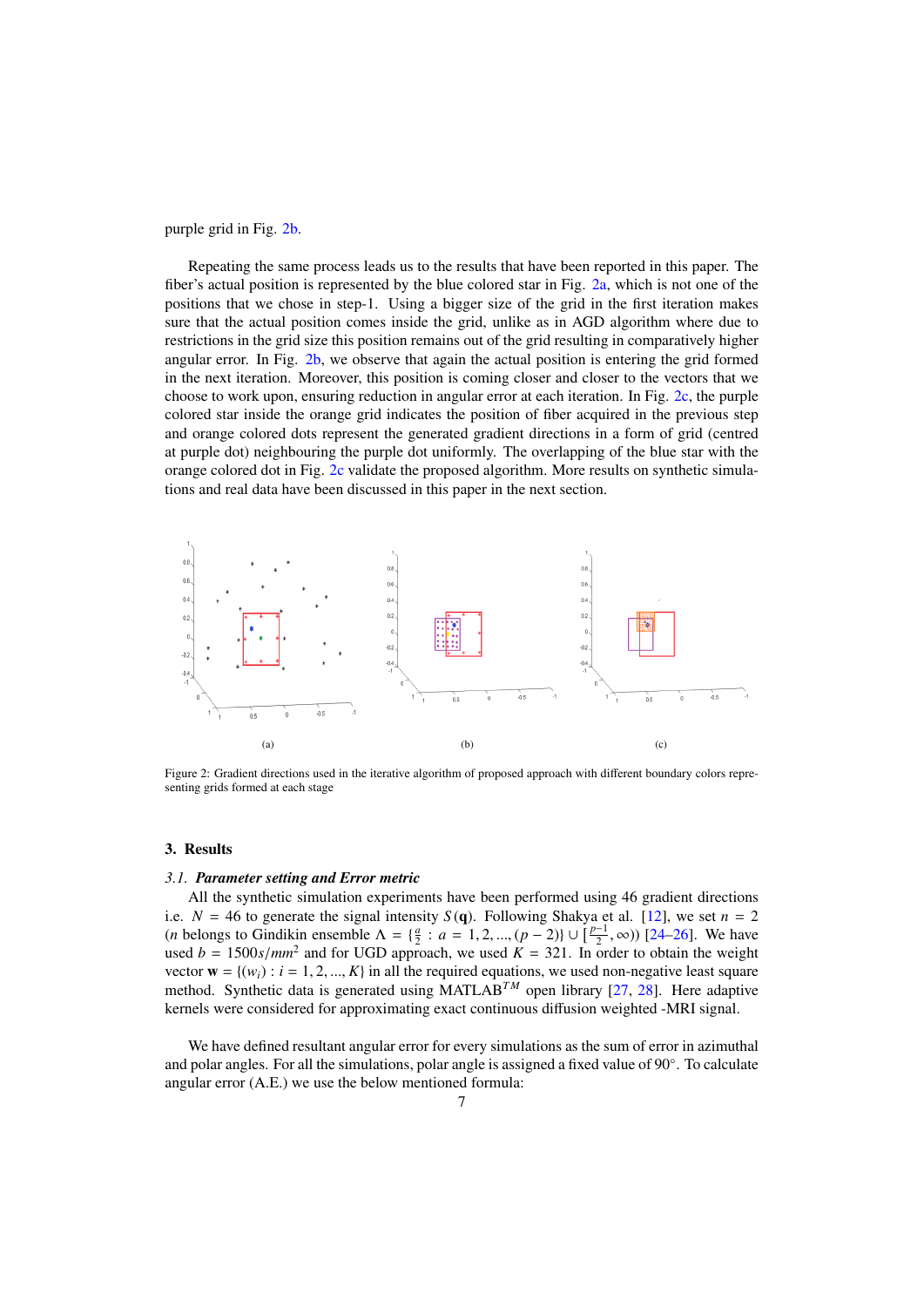$$
A.E. = \frac{\sum_{k=1}^{I} |A_k^{original} - A_k^{estimated}|}{I}
$$

where, *I* denotes total number of fibers per voxel and *A* is replaced by  $\phi$  and  $\theta$  for calculating their respective angular errors. Computer generated experiments have been conducted with R-D noise. Considering the standard deviation of noise denoted by  $\sigma$ , noise is added to the signal intensity vector *Y* of synthetic simulations as follows:

$$
\mathbf{Y} = \sqrt{(\mathbf{Y} + \sigma * randn(1))^2 + (\sigma * randn(1))^2}
$$

where 'randn' function helps in generating random numbers that are distributed normally. In this article, simulations have been primarily performed with R-D noise having standard deviation,  $\sigma = 0.06$ . Table [1](#page-7-0) and [2](#page-8-0) represent the resultant angular error procured with different separation angles between 2 and 3 crossing fibers respectively. The errors in bold represent the minimum error obtained using 4 different approaches. For all the cases (except for 70°), the calculated error is minimum when proposed we followed the proposed algorithm.

<span id="page-7-0"></span>

| $ \phi_1 - \phi_2 $ | MoNCW with | MoNCW with                  | MoG with     | MoG with                    |
|---------------------|------------|-----------------------------|--------------|-----------------------------|
| (in degrees)        | AGD        | proposed algorithm          | <b>UGD</b>   | proposed algorithm          |
| 40                  | 10.17      | 8.7                         | 13.79        | 11                          |
| 50                  | 9.25       | 7.5                         | 9.71         | 7.5                         |
| 60                  | 6.9        | 3.1                         | 4.36         | 3.43                        |
| 70                  | 3.4        | 2.5                         | $\mathbf{2}$ | 3.3                         |
| 80                  | 2.1        | 1.1                         | 2.5          | $\mathcal{D}_{\mathcal{L}}$ |
| 90                  |            | $\bf{0}$                    | 1.5          | 0.5                         |
| 100                 | 0.9        | 0.5                         | 2.07         | 0.71                        |
| 110                 | 2.8        | $\mathcal{D}_{\mathcal{L}}$ | 1.86         | 1.71                        |
| 120                 | 3.67       | 2.4                         | 3.64         | 2.64                        |

Table 1: Comparison of resultant angular error of  $\phi$  and  $\theta$  using different appraoches with R-D noise,  $\sigma = 0.06$  for 2-crossing fibers in a voxel. For all simulations polar angle is set to 90◦

# *3.2. Visual results for synthetic simulations on fiber separation*

We begin with 100 simulations of 2 crossing fibers oriented at  $(\phi_1, \phi_2) = (0^\circ, 60^\circ)$  with R-D<br>se  $\sigma = 0.1$ . In addition, in this simulation we considered equal weight fraction for both noise,  $\sigma = 0.1$ . In addition, in this simulation we considered equal weight fraction for both the orientations i.e. 0.50 vs. 0.50 respectively. The performance of AGD and proposed algorithm is shown in Fig. [3.](#page-8-1) Next we carried out 100 simulations of the previous orientations with noise,  $\sigma = 0.06$  and with unequal weight fraction i.e. 0.30 vs. 0.70 for 0<sup>°</sup> and 60<sup>°</sup> respectively.<br>The results have been shown in Fig. 4. As shown in figure, 0<sup>°</sup> orientation having lesser weight The results have been shown in Fig. [4.](#page-9-0) As shown in figure, 0◦ orientation having lesser weight value, is not reconstructed in many of the simulations using AGD approach unlike the proposed approach. Following the same trend, we performed 100 simulations with same noise such that fibers are oriented at  $0°$  and  $60°$  having weights 0.2 and 0.8 respectively.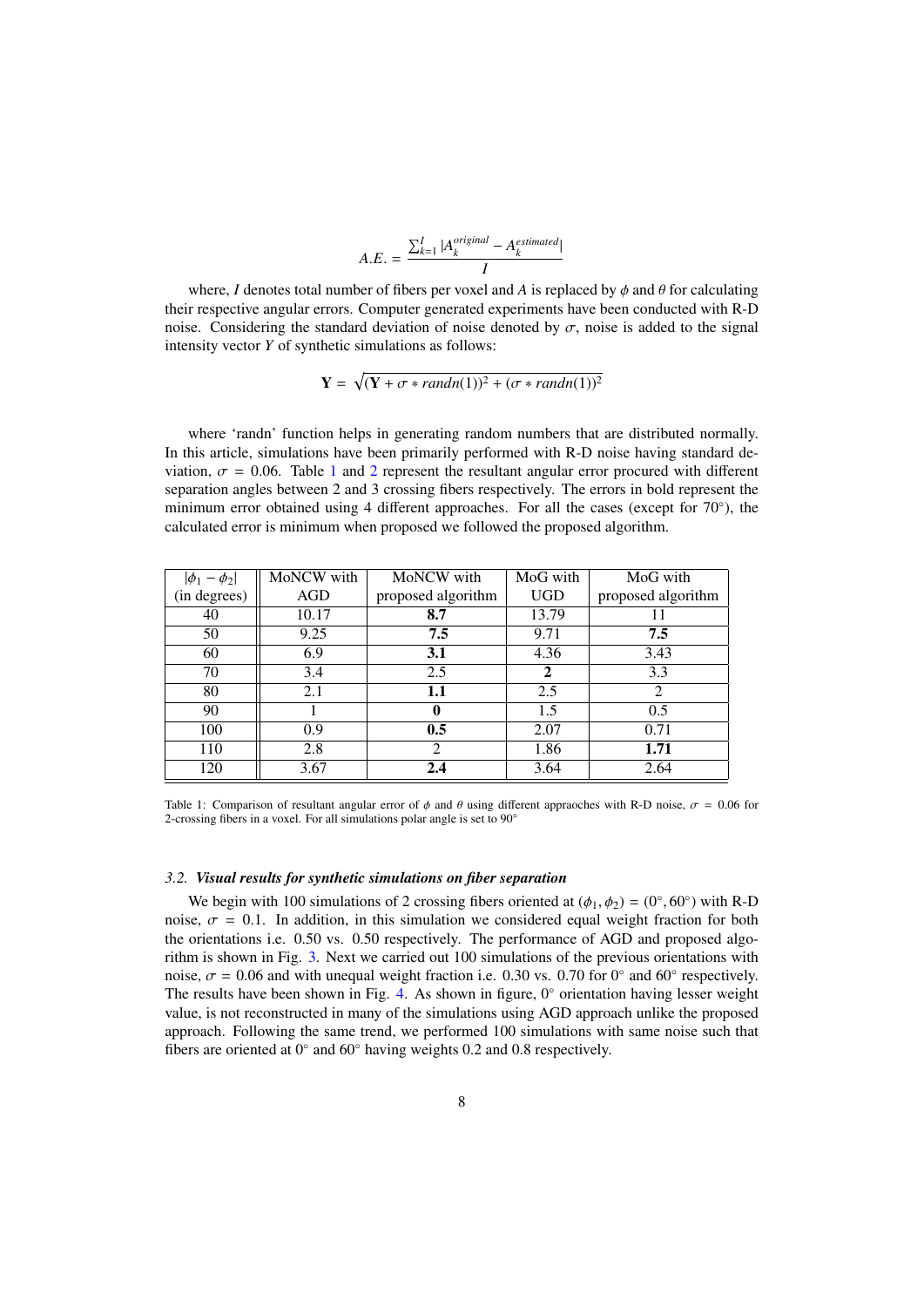<span id="page-8-0"></span>

| $ \phi_1 - \phi_2 $ | MoNCW with | MoNCW with         | MoG with   | MoG with           |
|---------------------|------------|--------------------|------------|--------------------|
| (in degrees)        | <b>AGD</b> | proposed algorithm | <b>UGD</b> | proposed algorithm |
| (10, 70, 130)       | 1.5        | 0.17               | 2.52       | 0.81               |
| (0, 40, 80)         | 17.37      | 14.4               | 16.14      | 12                 |
| (10,60,110)         | 7.3        | 5.6                | 8.43       | 6.09               |
| (8,67,118)          | 8.2        | 3.5                | 3.52       | 2.81               |
| (15,55,110)         | 13.1       | 9.3                | 15         | 12.41              |
| (50, 110, 170)      | 2.23       | 1.3                | 5          | 0.23               |
| (10, 50, 90)        | 14.17      | 14.37              | 12.05      | 13.43              |
| (40, 105, 160)      | 5.67       | 1.07               | 3.83       | 0.90               |
| (0,65,130)          | 5.62       | 2.66               | 4.35       | 3.36               |

Table 2: Comparison of resultant angular error of  $\phi$  and  $\theta$  using different appraoches with R-D noise,  $\sigma = 0.06$  3-crossing fibers in a voxel. For all simulations polar angle is set to 90°

<span id="page-8-1"></span>

Figure 3: Estimation of fibers using (a) MoNCW with AGD and (b) MoNCW with proposed technique for 2-crossing fibers with  $(\phi_1, \phi_2) = (0^\circ, 60^\circ)$  and noise,  $\sigma = 0.1$ . The weight fraction corresponding to both the orientations is set to 0.5.

After these experiments consisting of 2 orientations in two directions, we carried out simulations on 3 crossing fibers such that  $(\phi_1, \phi_2, \phi_3) = (0^\circ, 65^\circ, 135^\circ)$ . The visual results have been<br>displayed in Fig. 6. Highly poisy data have been generated with R-D poise of  $\sigma = 0.1$  and displayed in Fig. [6.](#page-10-0) Highly noisy data have been generated with R-D noise of  $\sigma = 0.1$  and weight fractions for all the orientations is set equal i.e.  $(\frac{1}{3})$ . Since the separation angle between the fibers is quite large, so both the approaches are capable of estimating all the three fibers but disorientation of 0° can be clearly observed in AGD approach. Next, we carried out the comparison between MoG with UGD approach and with the proposed approach as shown in Fig. [7.](#page-10-1) We performed 100 simulations for 3-crossing fibers oriented at  $(\phi_1, \phi_2, \phi_3) = (15^\circ, 55^\circ, 110^\circ)$ . Here also proposed algorithm works well in separating the fibers efficiently in most of the simulations also proposed algorithm works well in separating the fibers efficiently in most of the simulations when compared with MoG models with UGD approach.

In Fig. [8a](#page-11-0) and [9a,](#page-11-1) we plot mean and standard deviation of the resultant angular errors for 2 crossing fibers with azimuthal angle  $(\phi_1, \phi_2) = (10^\circ, 50^\circ)$  and  $(\phi_1, \phi_2) = (10^\circ, 70^\circ)$  respectively and for 3 crossing fibers with azimuthal angle  $(\phi_1, \phi_2, \phi_3) = (50^\circ, 110^\circ, 170^\circ)$  and  $(\phi_1, \phi_2, \phi_3) = (0^\circ, 65^\circ, 130^\circ)$  in Fig. 8b and Fig. 9b respectively at varying noise level. The improvement in  $(0°, 65°, 130°)$  in Fig. [8b](#page-11-0) and Fig. [9b](#page-11-1) respectively at varying noise level. The improvement in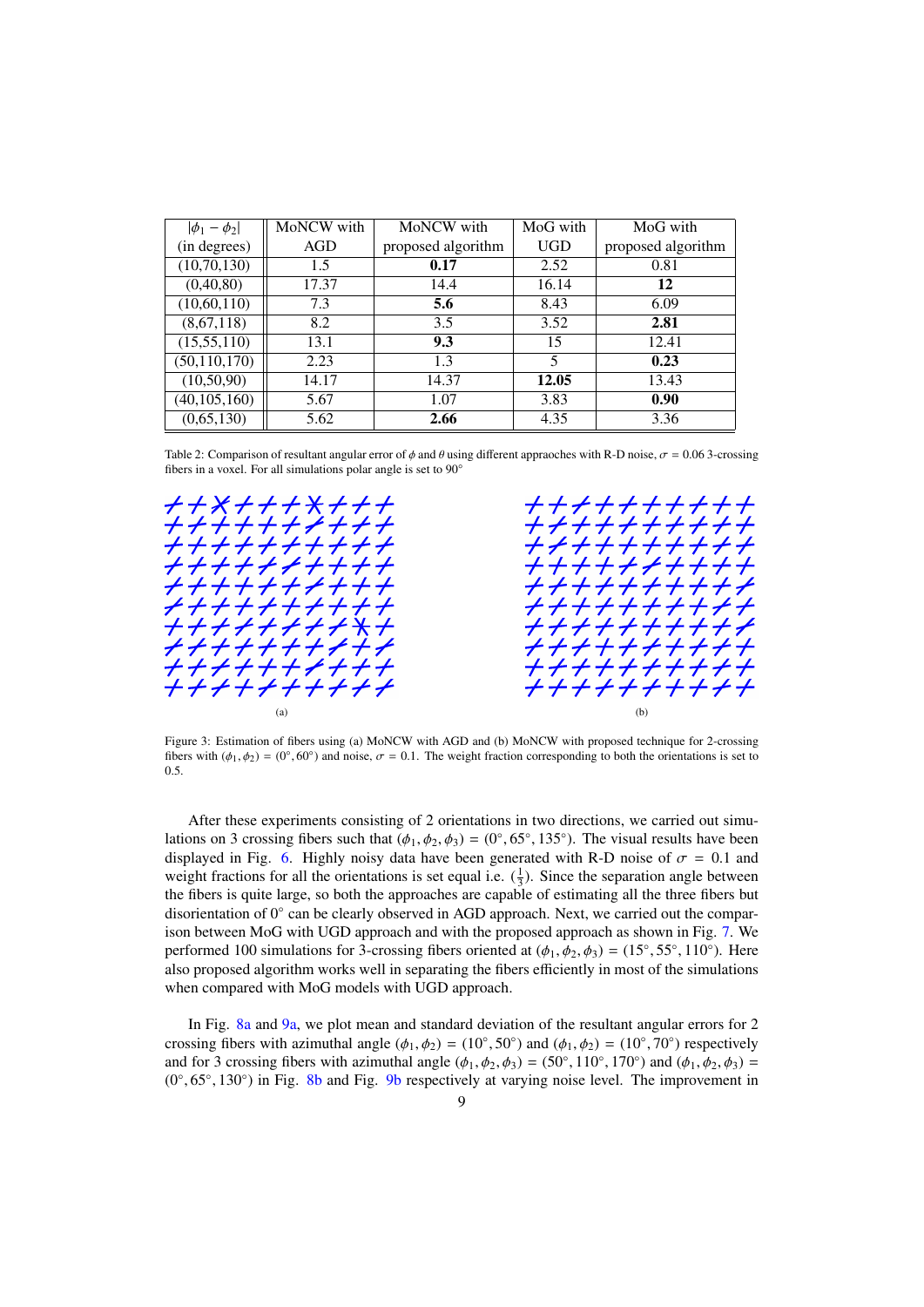<span id="page-9-0"></span>

Figure 4: Estimation of fibers using (a) MoNCW with AGD and (b) MoNCW with proposed technique for 2-crossing fibers with  $(\phi_1, \phi_2) = (0^\circ, 60^\circ)$  and noise,  $\sigma = 0.06$ . The weight fraction corresponding to these fibers is set to 0.3 and 0.7 respectively. 0.7 respectively.

<span id="page-9-1"></span>

Figure 5: Estimation of fibers using (a) MoNCW with AGD and (b) MoNCW with proposed technique for 2-crossing fibers with  $(\phi_1, \phi_2) = (0^\circ, 60^\circ)$  and noise,  $\sigma = 0.06$ . The weight fraction corresponding to these fibers is set to 0.2 and 0.8 respectively. 0.8 respectively.

estimating the orientation of fibers using proposed model is significant at each noise level with both discussed models and gradient direction schemes.

# *3.3. Analysis when crossing fibers do not reside in XY-plane*

In the state-of-art models, the polar angles have always been set to 90° indicating that the fibers are residing in the XY-plane. We have performed experiments with polar angles other than 90°. The analysis have been given in Table [3.](#page-11-2) Here also we find huge reduction in angular error in all the cases using the proposed iterative approach.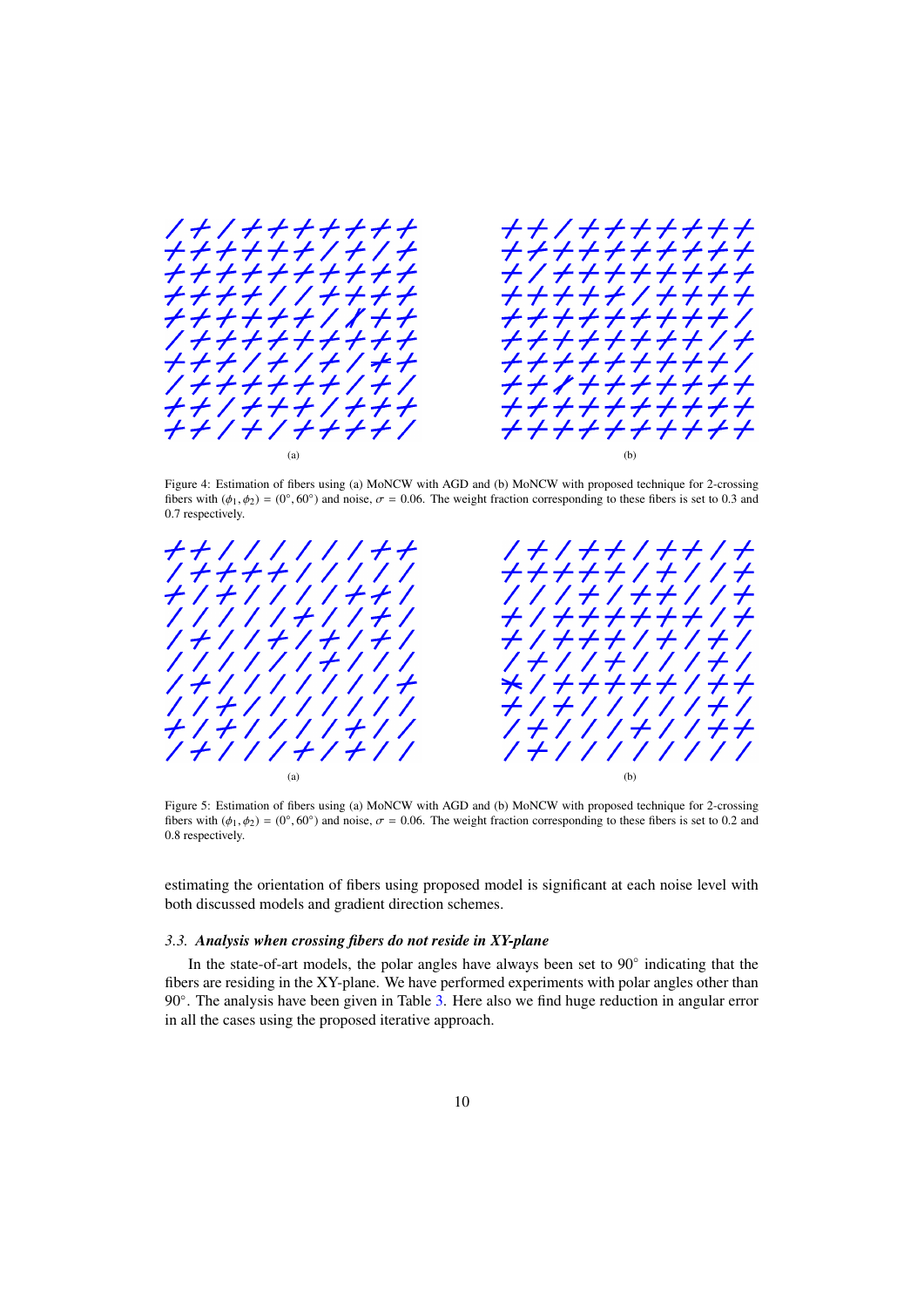<span id="page-10-0"></span>

Figure 6: Estimation of fibers using (a) MoNCW with AGD and (b) MoNCW with proposed technique for 3-crossing fibers with  $(\phi_1, \phi_2, \phi_3) = (0^\circ, 65^\circ, 130^\circ)$  and noise,  $\sigma = 0.1$ . The weight fraction corresponding to each fiber is set to  $\frac{1}{3}$ .

<span id="page-10-1"></span>

Figure 7: Estimation of fibers using (a) MoG with UGD and (b) MoG with proposed technique for 3-crossing fibers with  $(\phi_1, \phi_2, \phi_3) = (15^\circ, 55^\circ, 110^\circ)$  and noise,  $\sigma = 0.06$ . The weight fraction corresponding to each fiber is set to  $\frac{1}{3}$ .

## *3.4. Experiment on Real Data*

After synthetic data simulations, we conducted the real data experiment. We used the optic chiasm of rat's brain's DW-MRI data set downloaded from [\[28\]](#page-14-21) to corroborate the proposed model. Due to the well defined myelinated structure comprising of both parallel and intersecting optic nerve fibers, optic chiasm of rat's brain is an outstanding region to authenticate the proposed idea. The b-value for the data was  $1250s/mm^2$ . The other parameters of the experiment were set<br>as  $\Delta = 175ms$ ,  $\delta = 1.5ms$  TE (Echo time) = 25ms and TR (Repetition time) = 1.17s, DW-MRI as  $\Delta = 17.5$ *ms*,  $\delta = 1.5$ *ms* TE (Echo time) = 25*ms* and TR (Repetition time) = 1.17*s*. DW-MRI data was collected for 46 gradient directions. An image with  $b \approx 0 \text{ s/mm}^2$  was also collected. The fiber orientational maps for optic chiasm of rat's brain using the proposed algorithm coupled with MoG and MoNCW models is shown in Fig. [10](#page-12-0)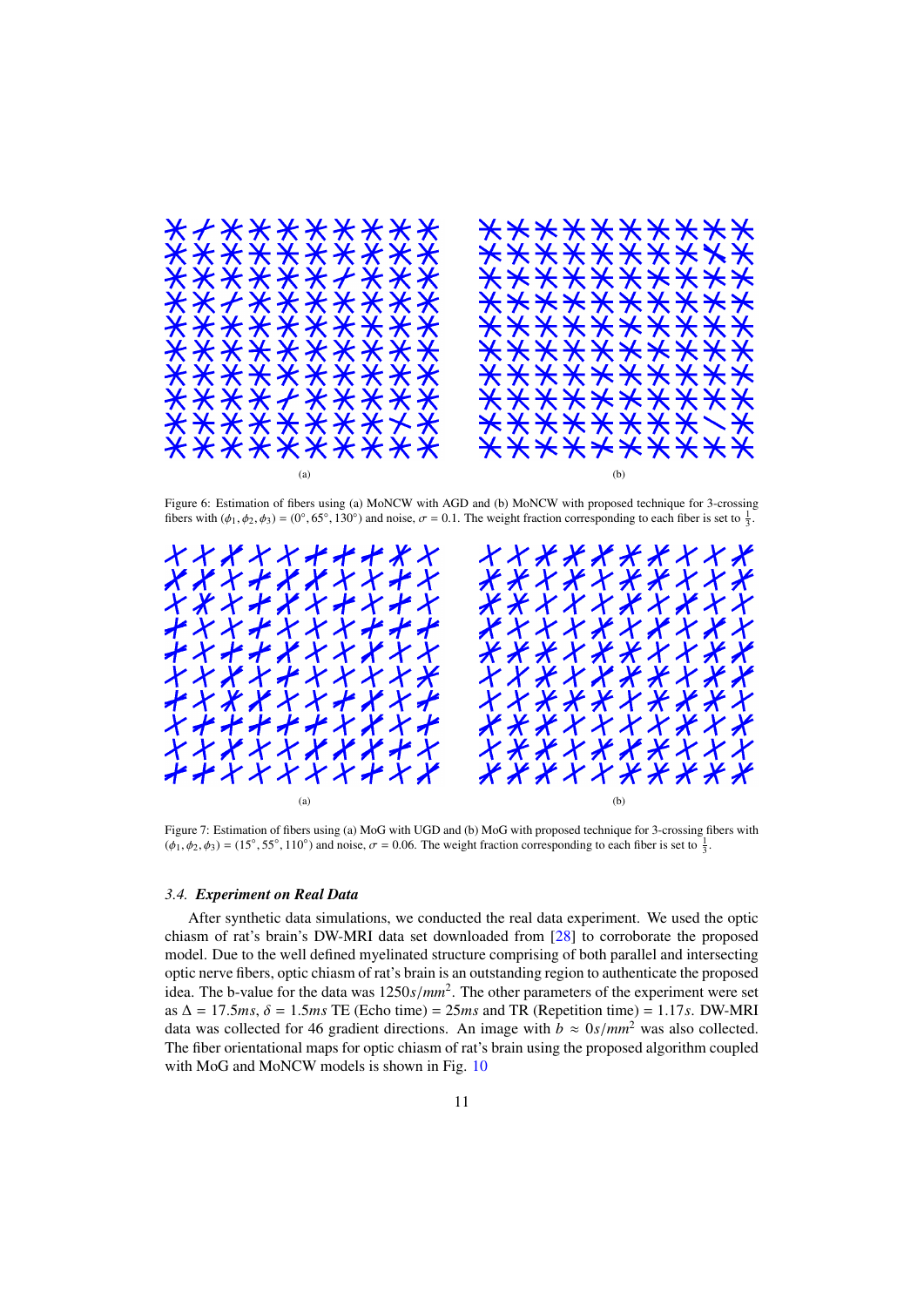<span id="page-11-0"></span>

<span id="page-11-1"></span>Figure 8: Mean and standard deviation of resultant angular error vs varying noise when fibers are oriented at (a) ( $\phi_1, \phi_2$ ) =  $(10°, 50°)$  and (b)  $(\phi_1, \phi_2, \phi_3) = (50°, 110°, 170°)$ . Polar angle is set to 90° for all fibers.



Figure 9: Mean and standard deviation of resultant angular error vs varying noise when fibers are oriented at (a)  $(\phi_1, \phi_2)$  =  $(10°, 70°)$  and (b)  $(\phi_1, \phi_2, \phi_3) = (0°, 65°, 130°)$ . Polar angle is set to 90° for all fibers.

<span id="page-11-2"></span>

| $(\phi_1, \theta_1) - (\phi_2, \theta_2)$              | <b>MoNCW</b> | MoNCW with         | MoG with   | MoG with pro-   |
|--------------------------------------------------------|--------------|--------------------|------------|-----------------|
| (in degrees)                                           | with AGD     | proposed algorithm | <b>UGD</b> | posed algorithm |
| $(30^{\circ}, 30^{\circ}) - (80^{\circ}, 80^{\circ})$  | 12.42        | 4.74               | 7.07       | 5.93            |
| $(40^{\circ}, 30^{\circ}) - (100^{\circ}, 80^{\circ})$ | 6.57         | 4.25               | 4.43       | 4.57            |
| $(45^{\circ}, 25^{\circ}) - (105^{\circ}, 95^{\circ})$ | 6.25         | 0.96               | 7.57       |                 |
| $(10^{\circ}, 105^{\circ}) - (70^{\circ}, 28^{\circ})$ | 15           | 0.5                | 3.93       | 0.5             |
| $(10^{\circ}, 48^{\circ}) - (20^{\circ}, 100^{\circ})$ | 8.39         | 5.17               | 11.50      | 11.07           |
| $(30^{\circ}, 10^{\circ}) - (90^{\circ}, 80^{\circ})$  | 5.58         | 3.75               | 3.79       | 5.35            |
|                                                        |              |                    |            |                 |

Table 3: Comparison of resultant angular error of  $\phi$  and  $\theta$  using different approaches with R-D noise,  $\sigma = 0.06$  for 2-crossing fibers not residing in XY-plane.

# 4. Discussions

The main emphasizes of this study is on MRI signals obtained after scanning and data acquisition. These signals have been processed to detect the orientation of fibers in brain. We have developed an iterative algorithm for generating gradient directions that are used to detect the white matter fibers. The development emphasises on better quality of reconstructed images.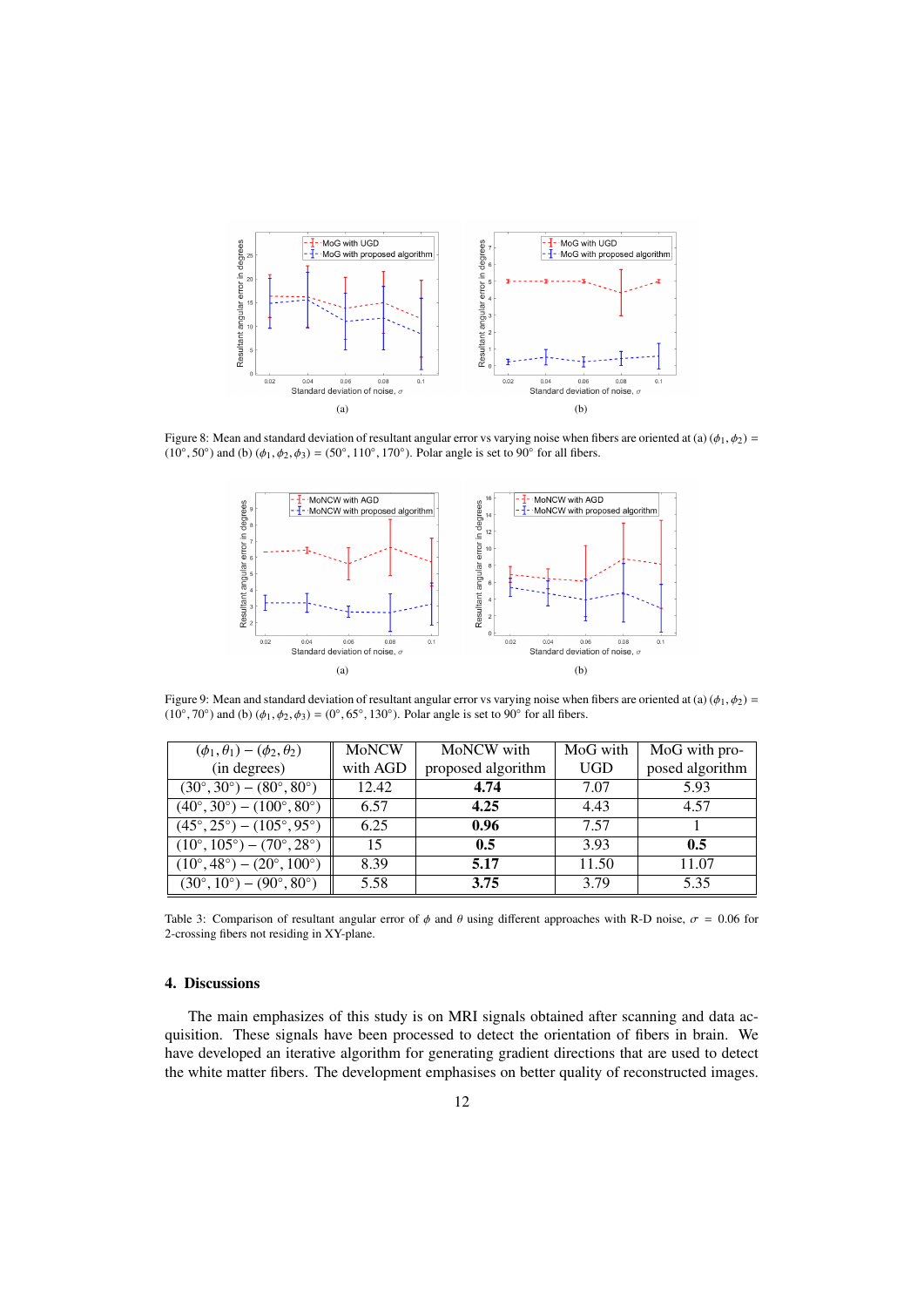<span id="page-12-0"></span>

Figure 10: Fiber orientational map of the optic chiasm of rat's brain using proposed algorithm when couples with (a)MoG model and (b) MoNCW model.

AGD algorithm [\[16\]](#page-14-12) is extended in the present study. Similar to AGD approach, proposed algorithm ensures that we work upon the directions that are in the neighbourhood of the expected orientation of the fibers. Doing this saves time and effort by avoiding the calculations involved in the superfluous directions in a particular voxel when uniform gradient directions are used. Unlike AGD algorithm, proposed work makes sure that at each iteration the point indicating the true orientation of fiber enters the newly generated grid of gradient directions. Increasing the number of iterations may increase the accuracy of the result a bit but in an expense of long computational time period for giving the final image. Hence, four iterations have been done in this study so as to get final orientational mapping image of brain in comparatively lesser time and with lesser computational complexity.

The robustness and consistency of the proposed algorithm can be proved with its performance at every noise level as shown in the figures and mean and standard deviation plots. Associating the iterative gradient direction approach with models like MoNCW and MoG resulted in reduction of angular error when compared with UGD and AGD approaches with these models. This indicates the stability and flexibility of the algorithm.In Fig. [3a,](#page-8-1) on account of high noise level, the AGD approach is showing 3 fibers per voxel in some simulations after reconstruction. It shows that AGD is hindered when highly noisy data is available for reconstruction process. However, it can be observed that the proposed algorithm is sufficiently resistant to such noisy data. For the same reason, when 3-fibers with sufficiently large separation angles are considered in Fig. [6](#page-10-0) for simulations then it is observed that the reconstruction of  $0^\circ$  fiber using AGD approach is disoriented in almost all the simulations unlike the proposed paradigm.

The related existing studies so far, have worked on the artificial simulations of fibers with fixed polar angles of 90° and with equal weight (or volume) fraction. For manifesting the authenticity of the proposed algorithm in a more generalized manner, we performed experiments involving simulations of fibers not residing in the XY-plane. Huge reduction in angular error is seen when compared with the other state-of-art techniques. For this set-up, the iterative AGD approach when associated with MoNCW model shows maximum error of 5.17◦ which is quite less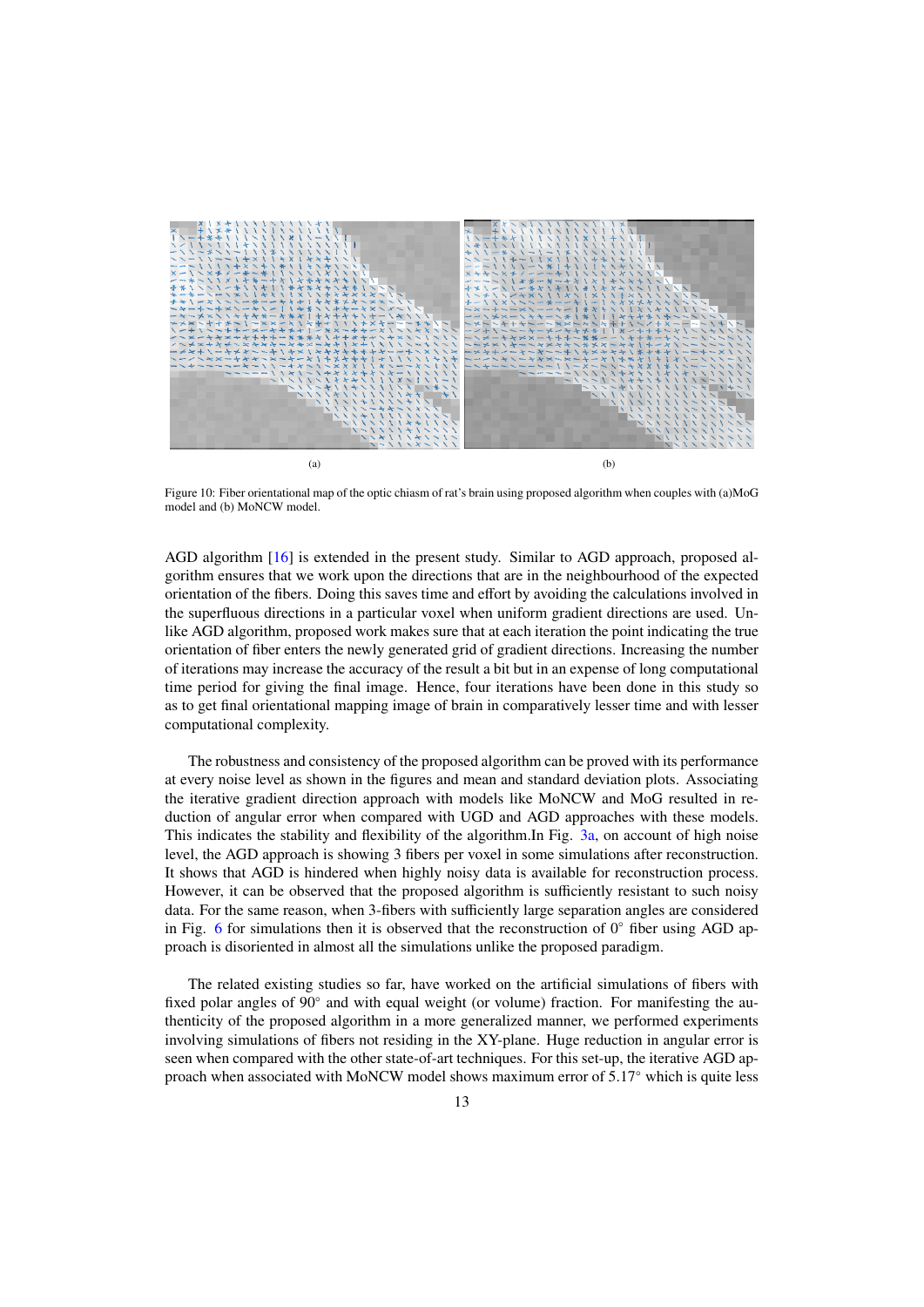then 12.42◦ given by AGD approach. Similarly, comparing the statistics of angular error referred in Table [1](#page-7-0) and [2](#page-8-0) we can predict that the reconstructed images using the proposed algorithm can depict the fibers directions more accurately. Reconstruction of fibers with unequal weight fraction in a voxel is done to see the performance of the proposed iterative algorithm. When unequal weight fractions are considered then it becomes cumbersome for AGD and UGD approach to detect the fiber with smaller weight value. In Fig. [4](#page-9-0) and [5,](#page-9-1) it can very well observed that the 0 ◦ fiber orientation having lesser weight value is not reconstructed in many of the simulations. In almost all the cases the visualization shows that the proposed work gives better results when compared with other models and gradient direction schemes.

The performance of the proposed algorithm is more pronounced when it is coupled MoNCW model as shown in figures and tables. The reconstructed orientational maps of the optic chiasm of rat's brain using MoG and MoNCW model is shown in Fig. [10.](#page-12-0) These maps present estimated fiber orientations in numerous regions of myelinated axons from 2-optic nerve bundles intersecting each other to reach their respective contra-lateral optic tracts [\[29\]](#page-15-0). As mentioned in [\[29\]](#page-15-0), the reconstruction using proposed model is better as single fibers as well as fiber crossings can be seen to be correctly rendered. Figure shows fibers of cingulum and corpus callosum intersecting each other at the middle region where the 2-fiber bundles seem to be crossing each other.

In conclusion, iterative gradient directions approach is developed to fill the gaps of existing models and gradient direction schemes. In this paper, we have developed a novel iterative technique for generating gradient directions in order to estimate the passage of white matter fibers in the brain or in knowing how the brain is wired. The results procured using proposed algorithm has been compared with the results of AGD and UGD approaches. In almost all the cases, huge reduction in angular error is found. The proposed algorithm also performed exceedingly well when synthetic simulation experiments for the fibers not residing in the XY-plane is performed. This model is promising for distinguishing crossing fibers at every noise level. The proposed algorithm for choosing gradient directions can be used in other models also, as the performance in both the models is superior to state-of- art techniques.

## Statements of ethical approval and competing interests

Present study does not require ethical approval as open source data set is used. The authors declare that they have no conflict of interest.

## Acknowledgements

One of the authors, Ashishi Puri, is grateful to the Ministry of Human Resource Development, India and the Indian Institute of Technology, Roorkee for financial support, to carry out this work. The grant number is MHR01-23-200-4028. This work is also supported by the project grant no. DST/INT/CZECH/P-10/2019 under Indo-Czech Bilateral Research Program.

# References

<span id="page-13-0"></span>[1] P. J. Basser, J. Mattiello, D. LeBihan, Mr diffusion tensor spectroscopy and imaging, Biophysical journal 66 (1) (1994) 259–267.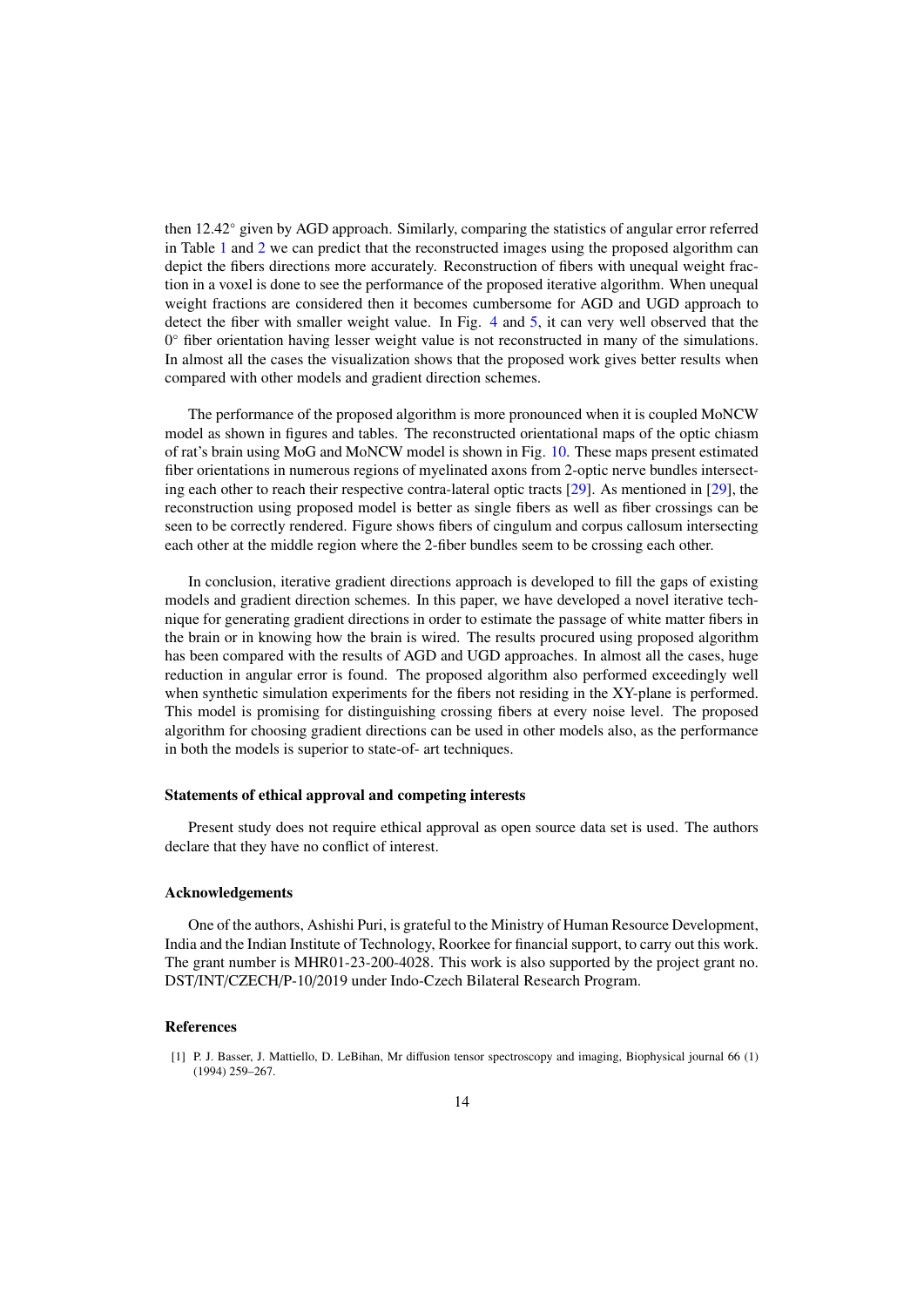- <span id="page-14-0"></span>[2] S. Mori, J. Zhang, Principles of diffusion tensor imaging and its applications to basic neuroscience research, Neuron 51 (5) (2006) 527–539.
- [3] S. Mori, P. B. Barker, Diffusion magnetic resonance imaging: its principle and applications, The Anatomical Record: An Official Publication of the American Association of Anatomists 257 (3) (1999) 102–109.
- [4] R. Luypaert, S. Boujraf, S. Sourbron, M. Osteaux, Diffusion and perfusion mri: basic physics, European journal of radiology 38 (1) (2001) 19–27.
- <span id="page-14-1"></span>[5] D. K. Jones, A. Leemans, Diffusion tensor imaging, in: Magnetic resonance neuroimaging, Springer, 2011, pp. 127–144.
- <span id="page-14-2"></span>[6] J. Soares, P. Marques, V. Alves, N. Sousa, A hitchhiker's guide to diffusion tensor imaging, Frontiers in neuroscience 7 (2013) 31.
- <span id="page-14-3"></span>[7] A. L. Alexander, J. E. Lee, M. Lazar, A. S. Field, Diffusion tensor imaging of the brain, Neurotherapeutics 4 (3) (2007) 316–329.
- <span id="page-14-4"></span>[8] C. F. Westin, F. Szczepankiewicz, O. Pasternak, E. Ozarslan, D. Topgaard, H. Knutsson, M. Nilsson, Measurement ¨ tensors in diffusion mri: generalizing the concept of diffusion encoding, in: International conference on medical image computing and computer-assisted intervention, Springer, 2014, pp. 209–216.
- <span id="page-14-5"></span>[9] D. S. Tuch, T. G. Reese, M. R. Wiegell, N. Makris, J. W. Belliveau, V. J. Wedeen, High angular resolution diffusion imaging reveals intravoxel white matter fiber heterogeneity, Magnetic Resonance in Medicine: An Official Journal of the International Society for Magnetic Resonance in Medicine 48 (4) (2002) 577–582.
- <span id="page-14-6"></span>[10] B. Jian, B. C. Vemuri, Multi-fiber reconstruction from diffusion mri using mixture of wisharts and sparse deconvolution, in: Biennial International Conference on Information Processing in Medical Imaging, Springer, 2007, pp. 384–395.
- <span id="page-14-7"></span>[11] B. Jian, B. C. Vemuri, E. Özarslan, P. R. Carney, T. H. Mareci, A novel tensor distribution model for the diffusionweighted mr signal, NeuroImage 37 (1) (2007) 164–176.
- <span id="page-14-8"></span>[12] S. Shakya, N. Batool, E. Ozarslan, H. Knutsson, Multi-fiber reconstruction using probabilistic mixture models for ¨ diffusion mri examinations of the brain, in: Modeling, Analysis, and Visualization of Anisotropy, Springer, 2017, pp. 283–308.
- <span id="page-14-9"></span>[13] S. Shakya, X. Gu, N. Batool, E. Özarslan, H. Knutsson, Multi-fiber estimation and tractography for diffusion mri using mixture of non-central wishart distributions, in: Eurographics Workshop on Visual Computing for Biology and Medicine, September 7-8, 2017, Bremen, Germany, The Eurographics Association, 2017, pp. 1–5.
- <span id="page-14-10"></span>[14] K. G. Schilling, L. Petit, F. Rheault, S. Remedios, C. Pierpaoli, A. W. Anderson, B. A. Landman, M. Descoteaux, Brain connections derived from diffusion mri tractography can be highly anatomically accurate—if we know where white matter pathways start, where they end, and where they do not go, Brain Structure and Function 225 (8) (2020) 2387–2402.
- <span id="page-14-11"></span>[15] P. Schucht, H. R. Lee, H. M. Mezouar, E. Hewer, A. Raabe, M. Murek, I. Zubak, J. Goldberg, E. Kovari, ¨ A. Pierangelo, et al., Visualization of white matter fiber tracts of brain tissue sections with wide-field imaging mueller polarimetry, IEEE transactions on medical imaging 39 (12) (2020) 4376–4382.
- <span id="page-14-12"></span>[16] A. Puri, S. Shakya, S. Kumar, An enhanced multi-fiber reconstruction technique using adaptive gradient directions coupled with moncw model in diffusion mri, Journal of Magnetic Resonance (2021) 106931.
- <span id="page-14-13"></span>[17] E. O. Stejskal, J. E. Tanner, Spin diffusion measurements: spin echoes in the presence of a time-dependent field gradient, The journal of chemical physics 42 (1) (1965) 288–292.
- <span id="page-14-14"></span>[18] A. T. James, The non-central wishart distribution, Proceedings of the Royal Society of London. Series A. Mathematical and Physical Sciences 229 (1178) (1955) 364–366.
- [19] K. Li, Z. Geng, The noncentral wishart distribution and related distributions, Communications in Statistics-Theory and Methods 32 (1) (2003) 33–45.
- [20] G. Letac, H. Massam, A tutorial on non central wishart distributions, Technical Paper, Toulouse University (2004).
- <span id="page-14-15"></span>[21] T. Pham-Gia, D. N. Thanh, D. T. Phong, et al., Trace of the wishart matrix and applications, Open Journal of Statistics 5 (03) (2015) 173.
- <span id="page-14-16"></span>[22] E. Mayerhofer, On the existence of non-central wishart distributions, Journal of Multivariate Analysis 114 (2013) 448–456.
- <span id="page-14-17"></span>[23] C. L. Lawson, R. J. Hanson, Solving least squares problems, SIAM, 1995.
- <span id="page-14-18"></span>[24] S. G. Gindikin, Invariant generalized functions in homogeneous domains, Functional analysis and its applications 9 (1) (1975) 50–52.
- [25] D. N. Shanbhag, The davidson-kendall problem and related results on the structure of the wishart distribution, Australian Journal of Statistics 30 (1) (1988) 272–280.
- <span id="page-14-19"></span>[26] S. D. Peddada, D. S. P. Richards, et al., Proof of a conjecture of ml eaton on the characteristic function of the wishart distribution, The Annals of Probability 19 (2) (1991) 868–874.
- <span id="page-14-20"></span>[27] A. Barmpoutis, B. Jian, B. C. Vemuri, Adaptive kernels for multi-fiber reconstruction, in: International Conference on Information Processing in Medical Imaging, Springer, 2009, pp. 338–349.
- <span id="page-14-21"></span>[28] A. Barmpoutis, Tutorial on diffusion tensor mri using matlab, Electronic Edition, University of Florida (2010).